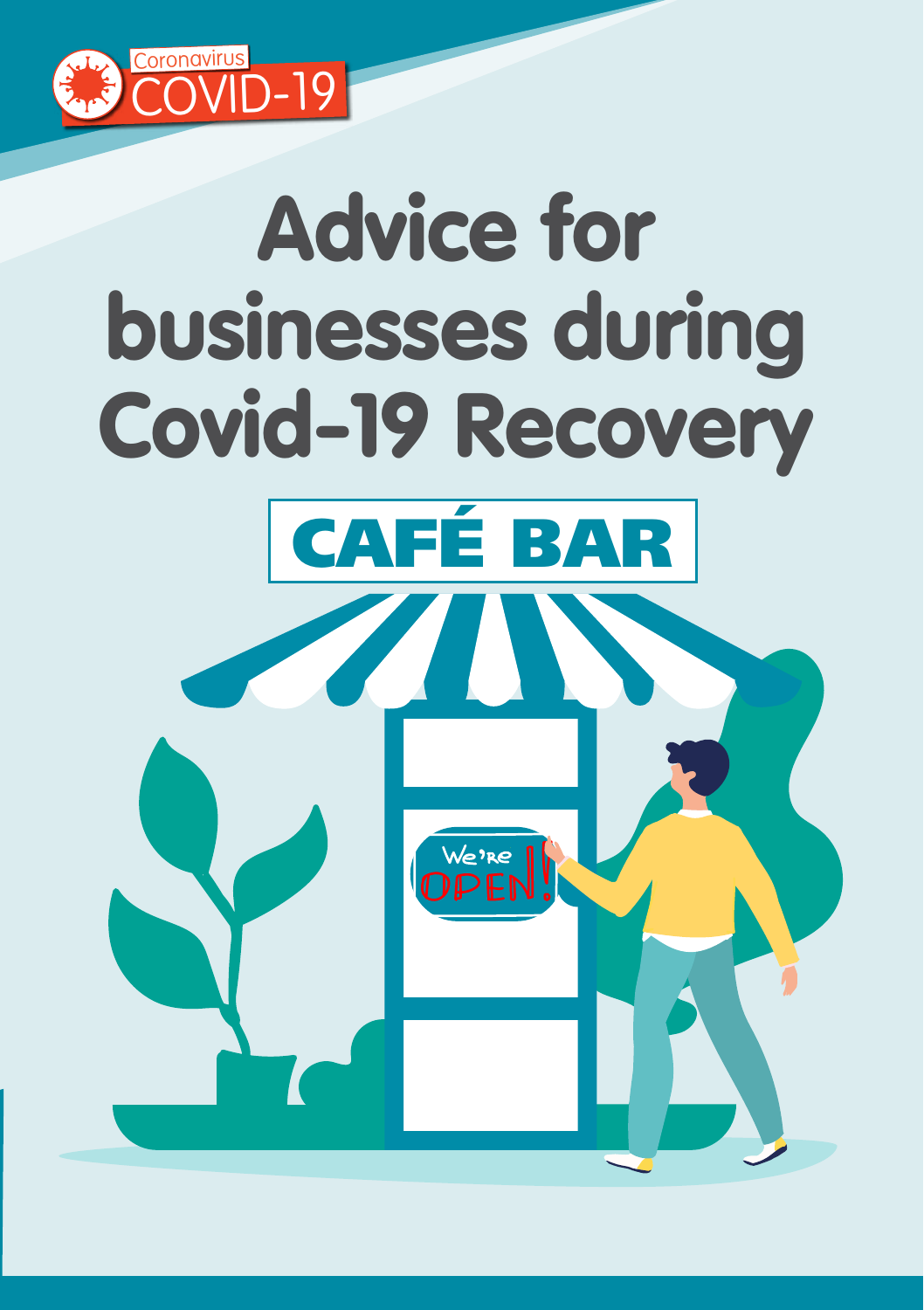Kirklees Council is committed to recovery and bringing back an even stronger economy following the coronavirus lockdown. As businesses, your role is crucial in the future success of our towns, and the whole of Kirklees.

During the lockdown, we supported over 8,000 businesses to access Government financial support packages, and are now administering the Local Authority Discretionary Grant Fund to help small businesses with ongoing fixed property-related costs.

We also spoke to 100s of businesses about how they could safely operate takeaway services or continue to manufacture or sell essential goods through social distancing and hygiene practices.

You can find information on all the latest national and local support for businesses as we recover from the pandemic on our website: **www.kirklees.gov.uk/covid19businessrecovery**

# Social distancing support

To prepare for the increase in footfall we've put in place signage and markings to help with queuing and social distancing on our footpaths and precincts in Huddersfield and Dewsbury. The council will be monitoring the situation as shoppers return to other town centres in order to provide the right level of support to make sure everyone is kept safe.

We've prepared materials for you to download, to print off or send to a supplier for production which you can access on our website **www.kirklees.gov.uk/covid19businessrecovery**

# Current health advice – for all businesses

The best way you can support your business is to make sure you follow the latest government advice on social distancing and hygiene, by putting in place measures to protect both staff and customers you can reduce the risk of a local outbreak. Remember that where possible you should put in place measures to keep everyone safely apart, and provide hand washing or sanitisation facilities, regular cleaning and good signage are also important. If you would like more support please contact: **HealthAndSafety@kirklees.gov.uk**

The latest government advice for businesses on working safely is available here: **https://bit.ly/safeworkinggov**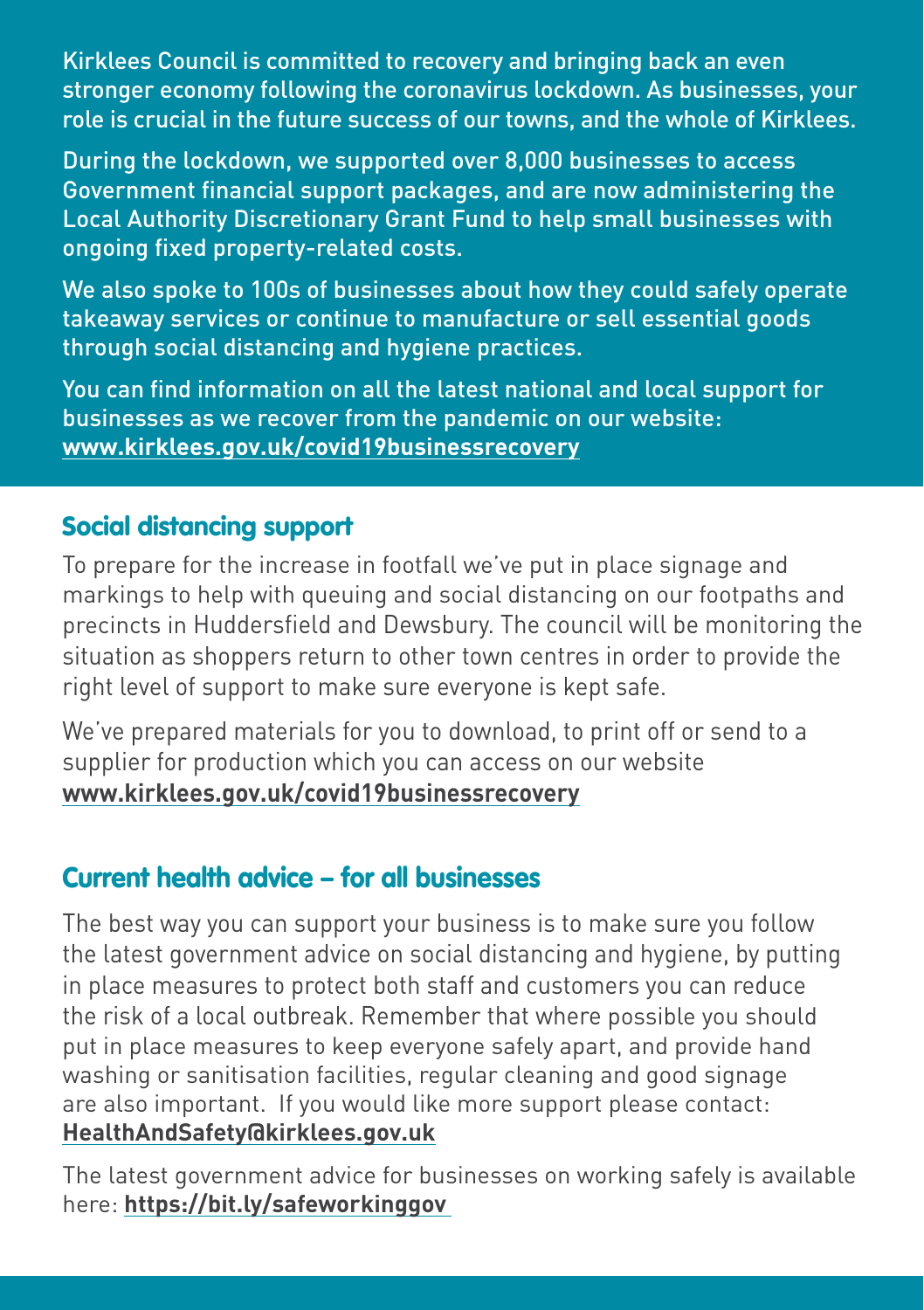# **Legionella**

One of the most important concerns at times like these is Legionella. It is important that any businesses that have been shutdown during the COVID-19 pandemic control the risk of Legionella growth in their water systems. You can find advice on flushing regimes and risk controls for empty buildings online: **https://bit.ly/Legionellaguidance**

# Advice for hospitality businesses

If you run a food business and are thinking about opening up after you closed down during lockdown, you should contact the council's food safety team for advice: **food.safety@kirklees.gov.uk**

You can also find information on things to consider when reopening on the Food Standards Agency website: **https://bit.ly/adaptingfoodbusiness**

Specific information for pubs and bars can be found here: **https://bit.ly/barscafesopen**

Specific information for businesses offering accommodation: **https://bit.ly/hotelsandguesthouses**

# Changes to roads in our town centres

During the first phase of recovery, to help make sure we can keep everyone safe, and make it easier to travel on foot or by bike in our town centre we have put in place some temporary road changes.

### **From the 15 June in Huddersfield, the following will apply:**

| <b>Market Place -</b>      | closed to all traffic except cycles between 10am<br>and 4pm (deliveries to be made before 10am and<br>after 4pm)                         |
|----------------------------|------------------------------------------------------------------------------------------------------------------------------------------|
|                            | <b>John William Street</b> - no parking (taxis and disabled parking only) road<br>narrowed to a single lane carriageway                  |
| <b>Cloth Hall Street -</b> | no parking (loading and blue badge parking only)<br>loading and blue badge parking can be accessed<br>using Chancery Lane (off Westgate) |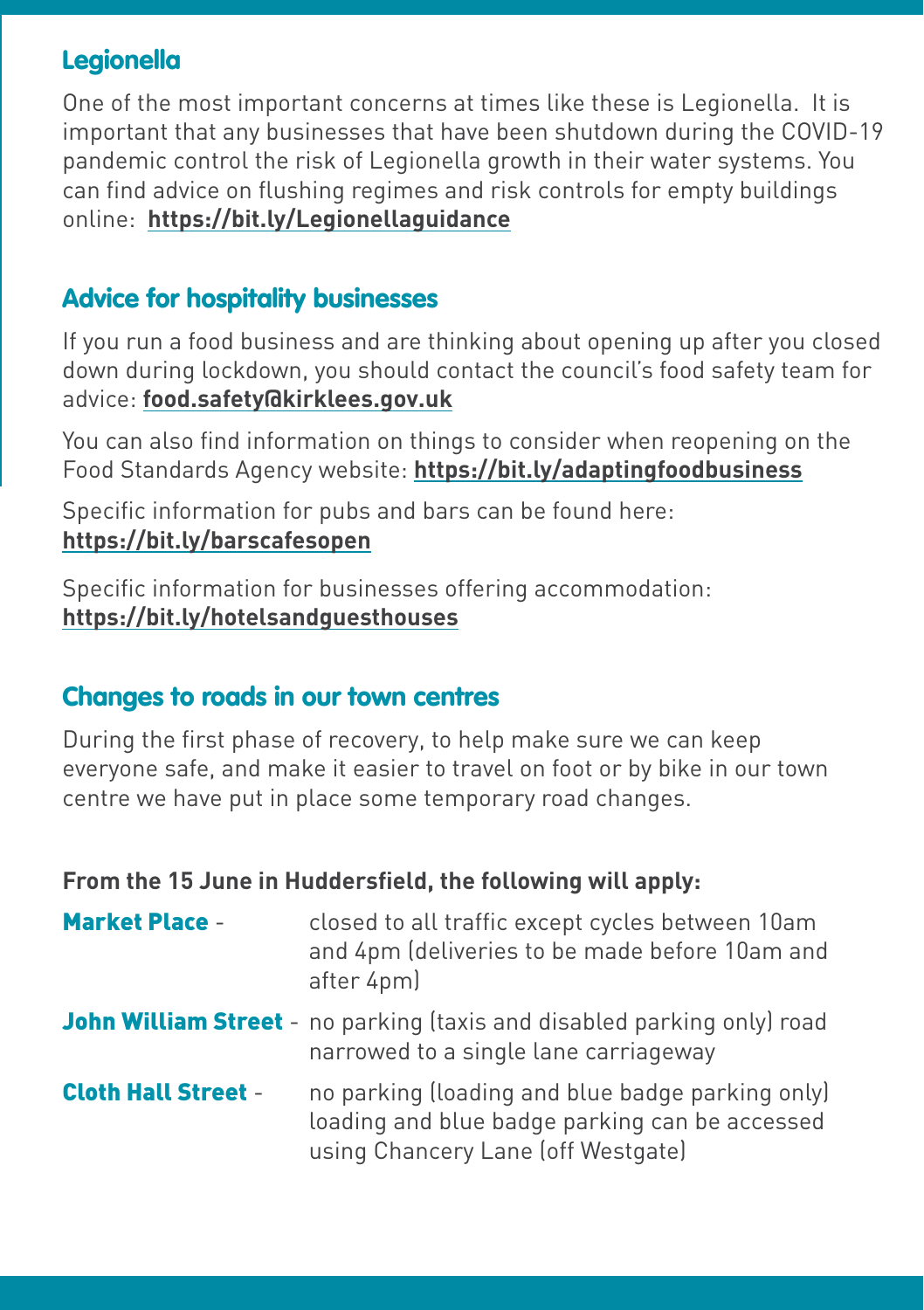| <b>Church Street -</b> | closed to all traffic except cycles between 10am and 4pm<br>(deliveries to be made before 10am and after 4pm)                                              |
|------------------------|------------------------------------------------------------------------------------------------------------------------------------------------------------|
| <b>Wood Street -</b>   | closed to all traffic except cycles between 10am and 4pm<br>(deliveries to be made before 10am and after 4pm)                                              |
| <b>Byram Street -</b>  | closed to all traffic except cycles between 10am and<br>4pm (deliveries to be made before 10am and after 4pm).<br>Disabled parking available at all times. |

### **From 29 June in Huddersfield the following will apply:**

**Market Street** - bus stop outside Sainsbury's relocated to outside Farm Foods to allow extra space for social distancing. The blue badge parking outside Farm Foods will be moved to the other side of the road and will replace the general pay and display parking.

### Westgate - road space reallocated to allow for active travel.

### **From 29 June in Dewsbury the following will apply:**

- **Longcauseway** [Dewsbury Ring Road and Town Hall] closed to all traffic except buses between 10am and 4pm (loading and deliveries can take place outside these times). Follow signed diversion routes.
- **Crackenedge Lane** (Corporation St to Old Wakefield Rd) two way traffic reinstated, no parking to eastern side by fish and chip shop, reduced loading bay outside Wilko's and "priority give way" outside Barclay's Bank
- 25 33 Westgate Parking in the layby suspended and pavement widened to help people queue and pass.

Where possible we have tried to accommodate access to Blue Badge parking spaces and you can see how to access these on our website.

We will regularly review the temporary closures in response to feedback and tweak as appropriate.

### **You can find maps of these road changes on our website.**

If you have any questions about these changes, you can email: **business.enquiries@kirklees.gov.uk**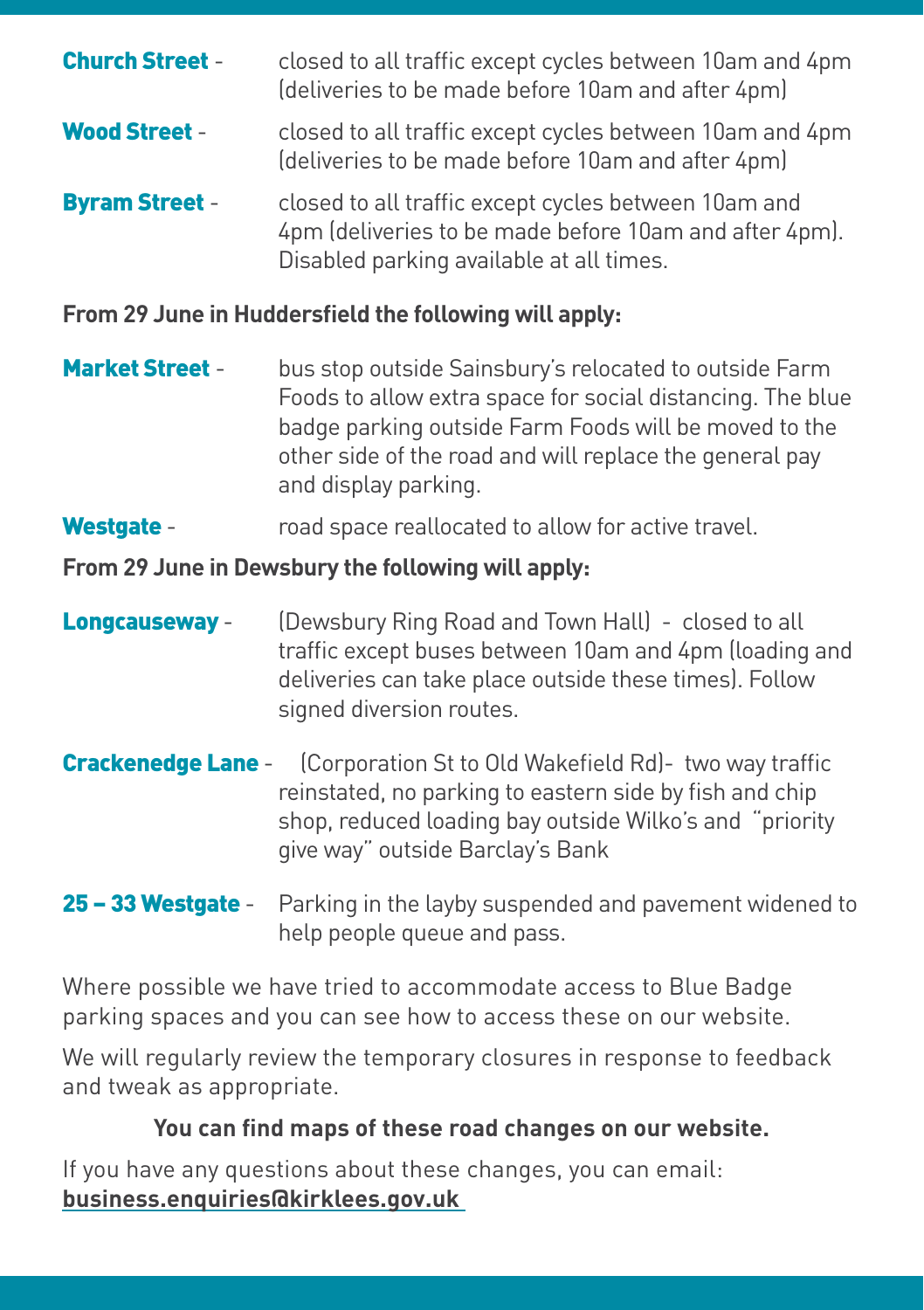In the longer term the council is also working with the West Yorkshire Combined Authority on plans to improve active travel in Kirklees; you can share your thoughts on which roads you think we should improve on the interactive map:

**www.yourvoice.westyorks-ca.gov.uk/safestreets/maps/safestreets** 

## Traffic queue management

We know that after a long period without access to shops, cafes. restaurants and bars demand will be significant, this is fantastic news for both businesses and the economy. However, it is incredibly important that we limit the impact of extra vehicles queueing on the road network. This can lead to safety risks for others using the roads including pedestrians and cyclists, and lead to potential for emergency services and people trying to deliver goods.

When you begin planning to reopen we would appreciate it if you take some responsibility for the management of people using your business, this includes managing traffic queuing on roads.

Please think about what affect queuing traffic might have on roads, and what measures you might need to minimise delays, disruption and safety risks.

If you think there will be an impact on the roads around your business, we would encourage you to put in place a traffic management plan. If you are unsure how to do this, you could consider contacting a traffic management company for advice. If a traffic management plan is required, you can then discuss it withour highways department by emailing **tma.permits@kirklees.gov.uk**

# Licensing advice

If you are looking to set up tables and chairs on the pavement or other area outside your business please contact the Licensing Team for advice on:

**licensing@kirklees.gov.uk.**

# Stay connected

The situation and as such the advice available to you is constantly changing, to keep up to date on the latest news please visit **www.kirklees.gov.uk/covid19businessrecovery** 

You can also sign up to receive notifications by email at **www.kirklees.gov.uk/stayconnected**